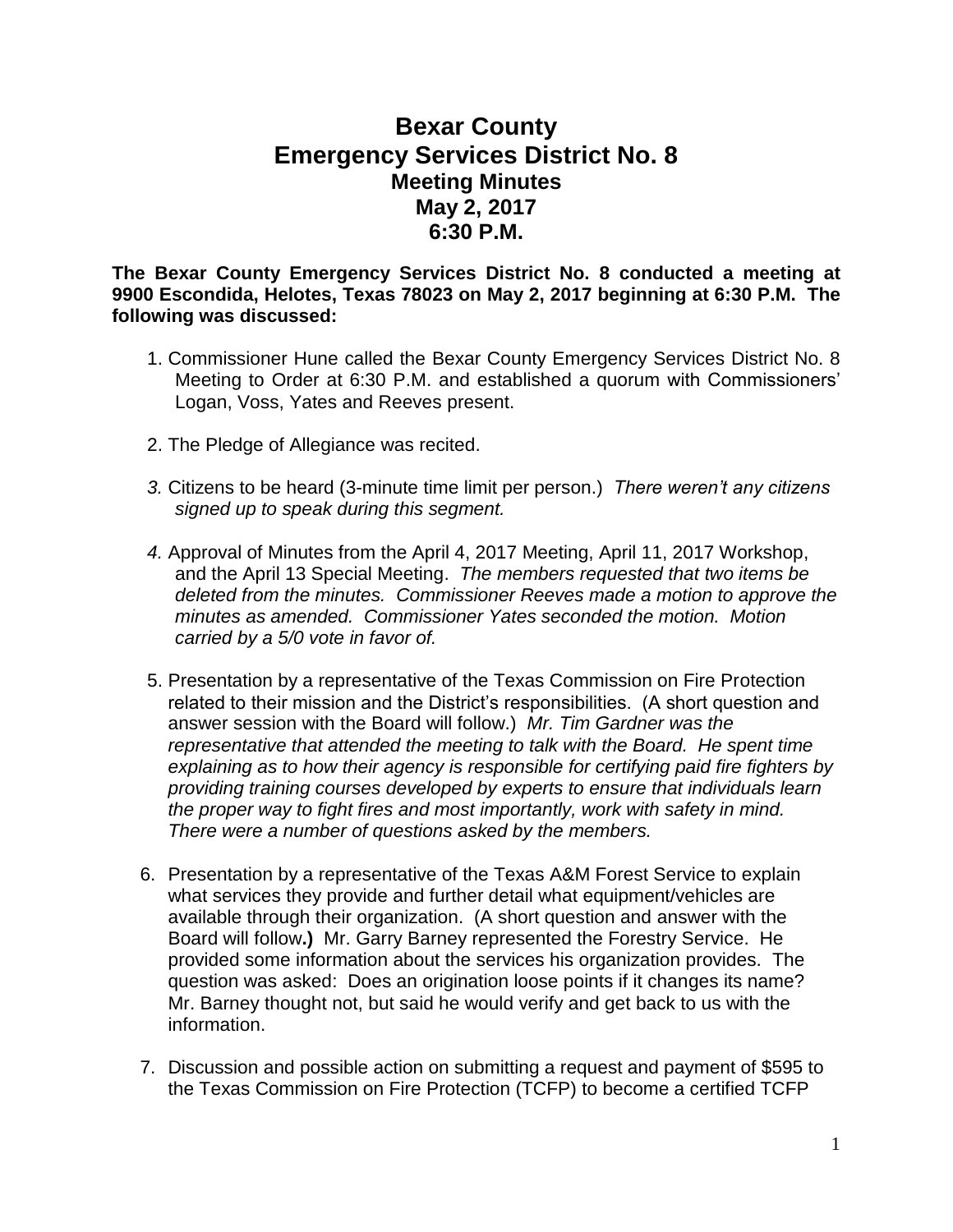Training Facility. *Commissioner Voss made a motion to approve the request. Commissioner Yates seconded the motion. Motion carried by a 3/1/1 vote in favor of. Commissioner Reeves opposed the motion and Commissioner Logan abstained.*

- 8. Chief's Report:
	- a. Run Report. *Response time went down by ½ minute for the month.*
	- *b.* Update on Fire Service Operations. *The month has quite a number of red flags lately. The Chief spoke about public relation events and Hazmat training. The new fire fighter that was hired recently quit and moved on.*
- 9. Discussion and possible action on Emergency Services District No. 8 Information Technology capabilities. *Commissioner Yates spoke about this item and the things that he learned related to this at the year's annual SAFE-D convention. This item will be deferred until a later date*.
	- a. Review of Information Technology Management and Security.
	- b. Capability for Cloud Storage of Records Storage and Sharing.
	- c. Discussion on E-Mail Management and Addresses.
- 10.Update on the District's Audit for Fiscal Year 2016 due at the County Auditor's Office on June 1, 2017. *The audit will not be turned into the County Auditor's office on the due date*. *Commissioner Hune requested that the District's attorney, Mr. Ken Campbell, prepare a letter requesting a 30-day extension. The letter has been submitted, but the District has not received a reply to date.*
- 11. Discussion of a new lease agreement with the Scenic Loop Spa & Event Center. *The Board discussed several options as to leasing office space for the District. Commissioners Logan and Reeves will be looking to see what is available for office space within the District.*
- 12. Financials.
	- a. Review of the financial reports for the District. *The Board reviewed the financial reports for the District.*
	- b. Authorization to pay the bills through May 31, 2017. *Commissioner Yates made a motion to pay the bills through May 31, 2017. Commissioner Logan seconded the motion. Motion carried by a 5/0 vote in favor of.*
- 13. Review the annual meeting plan and request for any additional items to be added to the next meeting agenda tentatively scheduled for June 6, 2017. *Some of the things that were spoken about and possibly being added to the next agenda was the building of a new station and the need for an office within the District.*
- 14. Adjourn. Commissioner Reeves made a motion to adjourn. *Commissioner Yates seconded the motion. Motion carried by 5/0 vote in favor of. Meeting*